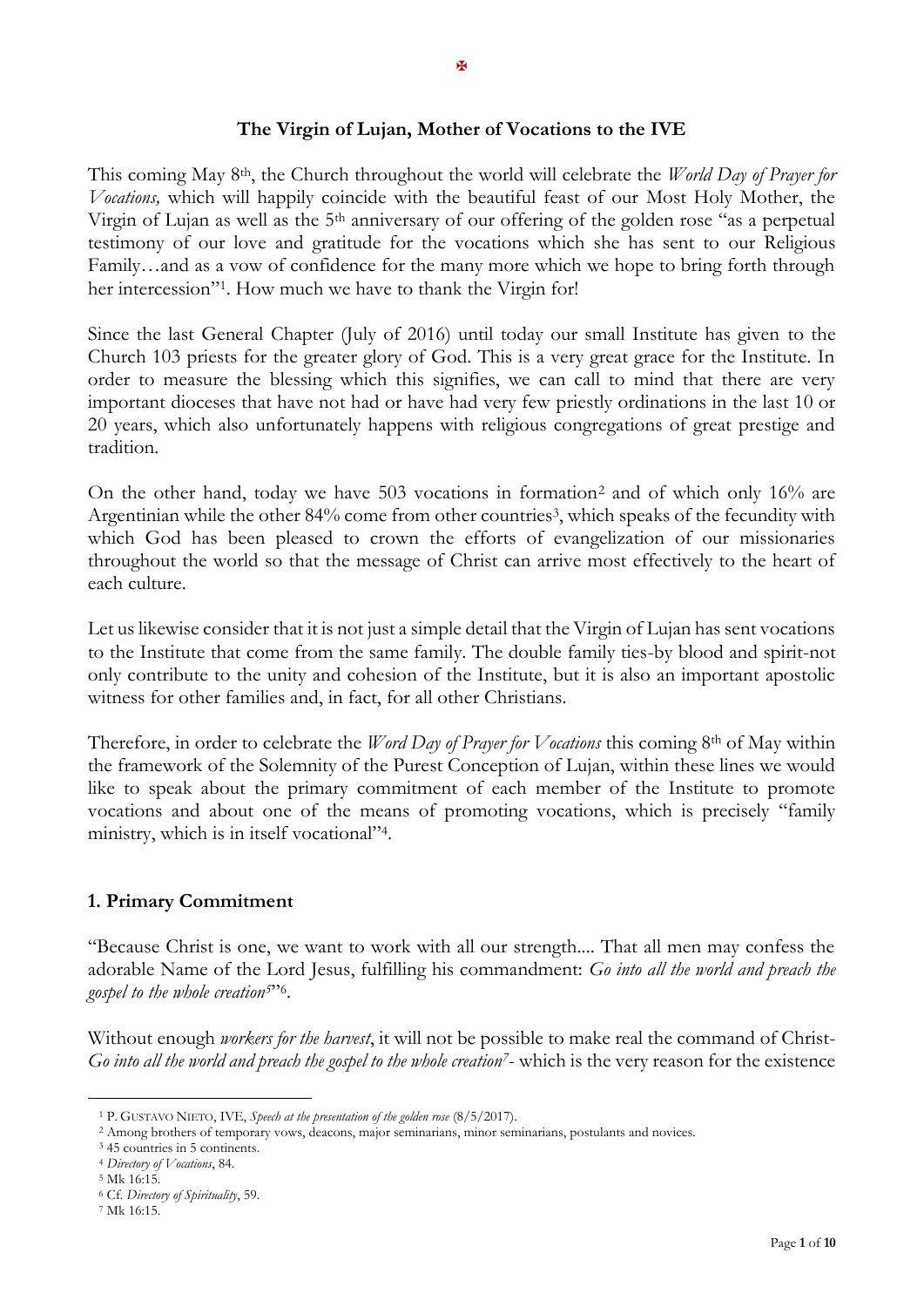and mission of the Institute in history, nor will the Eucharistic sacrifice be able to be renewed daily-*Do this in in remembrance of me8*- "because without the priest there can be no eucharistic offering"?

At the same time, it is well known that every vocation is a gift from God and, like all gifts that come from God, they arrive through many human mediations: parents, teachers, pastors, a good catholic friend, etc. But certainly, the first who should be involved in vocation ministry are those called to the ministerial priesthood themselves. And if this is true for all priests, it is doubly true for the members of the Institute since "knowing how to call, teach, direct, accompany and select vocations-priestly, diaconal, religious, missionary and secular-is an integral part of our spirituality"10, a task which no member of the Institute can avoid. And what's more, "The pastoral care of vocations is intrinsic to the goal of the evangelization of culture and to the charism of the Institute, since the evangelical counsels are an integral part of the message of salvation and, those who follow them especially manifest the 'eschatological nature of the Church'<sup>11</sup>, being the adornment of the Bride of Christ"<sup>12</sup> .

So far there is nothing new. We know this. However, it is easy to become lethargic or to give priority to another type of pastoral work - perhaps of more immediate fruit - than to vocation ministry.

How can we promote priestly and religious vocations? We know very well that at the foundation of all vocational work, as Our Lord Jesus Christ taught, is found authentic and persevering prayer, asking for more workers for the harvest<sup>13</sup>; nevertheless, our Proper Law explicitly points out to us a necessary and consequent means: "through the faithful and joyful witness of consecrated life"14. This is what St. Paul expresses when he says: *I beg you to lead a life worthy of the calling to which you have been called15*. "Conduct that responds to a vocation," says St. John Paul II, "gives rise to new vocations. This coherent conduct is like the permanent basis of prayer; it prepares it, and prayer is like its development; reciprocally, prayer continually calls for such behavior"16. For this reason, before the other hundred projects that we could carry out in view of vocational ministry, the first, together with prayer, is that of *priestly and religious testimony*. We cannot ignore the fact that our life is always a significant presence at the side of young people: it encourages or discourages, it awakens the desire for God or constitutes an obstacle to following him. Hence, consistent and joyful witness is the first vocational proposal within the reach of any of our members.

If we really give a *joyful testimony* in serving Christ "carrying out our apostolates with competence and generosity"17, if we are able to radiate hope because of the faith that dwells in our heart despite of all the fatigue of the struggle, if we truly give ourselves to souls without failing in prayer, how can we doubt that vocations will spring up around us? The vocations which God has sent us though Our Lady of Lujan from Christian minority countries such as Tajikistan, the Gaza Strip, Egypt; from places where the Institute has very little presence, as in Papua New

<sup>8</sup> 1 Cor 11:25.

<sup>9</sup> *Constitutions*, 204; *op. cit. Pastores Dabo Vobis*, 48.

<sup>10</sup> *Directory of Spirituality*, 118.

<sup>11</sup> *Lumen Gentium*, chapter 7.

<sup>12</sup> *Directory of Vocations*, 1.

<sup>13</sup> Cf. Mt 9:37-28.

<sup>14</sup> *Directory of the Evangelization of Culture*, 196.

<sup>15</sup> Eph 4:1.

<sup>16</sup> *To priests and consecrated persons in Beauraing, Belgium* (18/5/1985).

<sup>17</sup> *Directory of the Evangelization of Culture*, 196.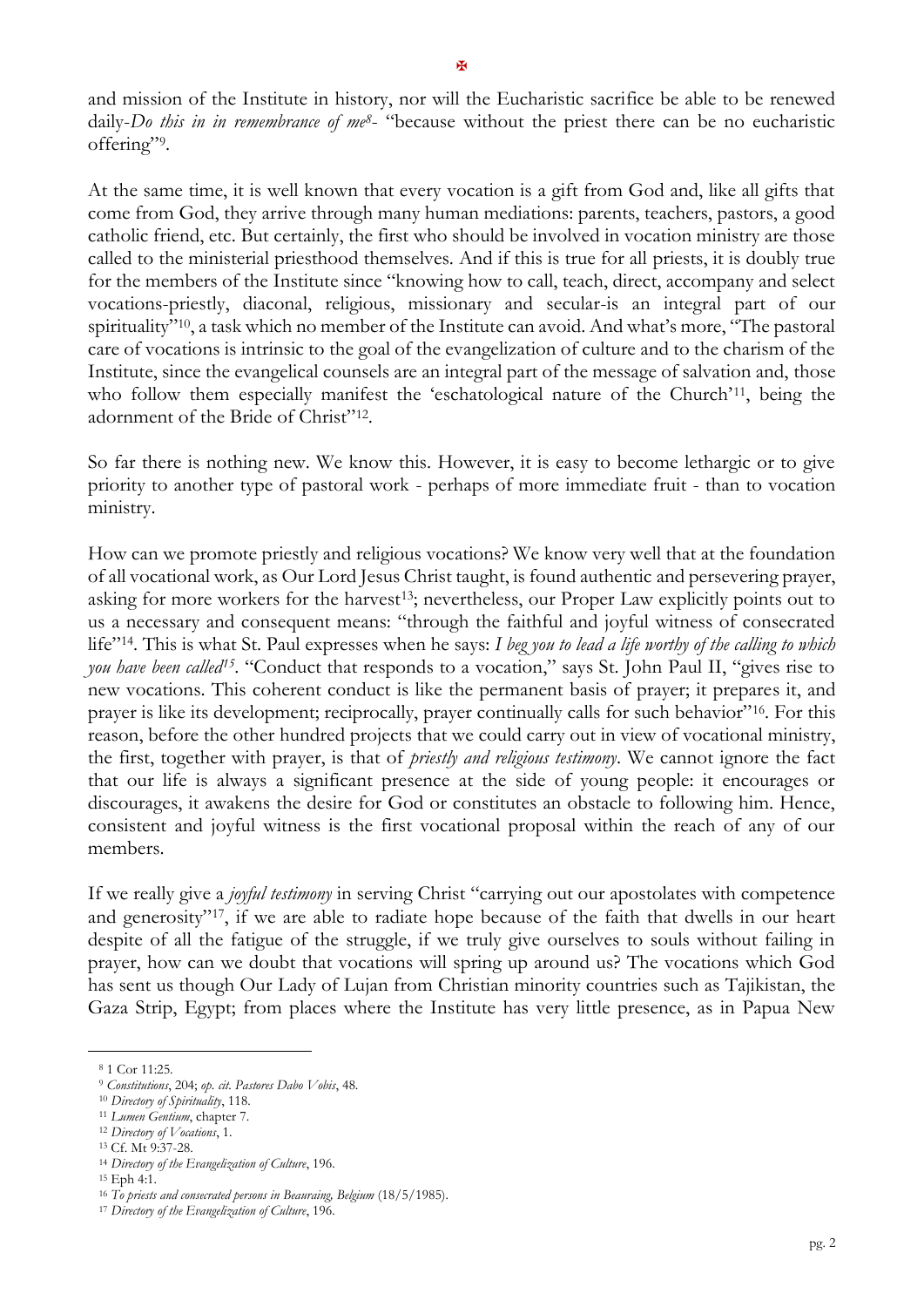Guinea, or none at all, as in Sri Lanka, India, Guatemala, Slovakia, etc., prove that prayer united to a coherent life always produces fruit wherever God wants and how God wants.

However, none of us is unaware, no matter how few years of religious life we may have, that missionaries are lacking in the suburbs of the big cities, in the rural areas, among the inhabitants of the high mountain areas and in the immensity of the jungle. There is a lack of priests who are dedicated to the youth, to families, to the elderly and sick, to workers, to the intellectuals, to the professionals and the ignorant, to the artists, to the rich and the poor, to citizens of our country or immigrants… it is our experience that there is an urgent need for a greater number of priests and religious in parishes, in parish groups, in schools and universities, in factories, and in so many other fields...until we can say "that the ends of the earth, to which the Gospel must reach, are getting farther and farther away"<sup>18</sup> .

This lack of workers for the harvest was already a challenge for Jesus Himself in Gospel times. His example allows us to understand that the too small number of consecrated persons is a situation inherent to the condition of the Church and the world, and not just an accidental fact due to current circumstances. However, the Incarnate Word, having compassion on the multitudes, offered them his teaching because he saw that they *were like sheep without a shepherd*<sup>19</sup> , but He also wanted that His disciples participate in the solution, inviting them before anything to pray20. We also can and must influence the number of vocations by prayer.

Sometimes when we say that we must pray for vocations we often believe that this is a general intention, however, we consider that it would be convenient to pray frequently and explicitly for vocations, especially for our Institute. It is not of less importance to invite others to pray-as they are in fact doing in various places through the "40 Hours Project" or the "Thursdays of the priest" or the "rosary for vocations"-because we must be aware that vocations cannot take the next step with their own strength, and for this reason, they must be stimulated by prayer, accompanied and supported by the understanding that vocation is a true gift from heaven. We emphasize here the predominate role that the contemplatives of the Institute have, since the abundance and quality of priestly, contemplative, missionary and consecrated vocations for the Institute depend to no lesser degree on their generous and joyful fidelity to the contemplative life. It is moving to think that our Lord wanted to associate to the joined hands of a monk and to his silent immolation the precious gift of vocations for His Church.

In addition, it is almost obvious that vocation ministry requires closeness to young people, since without it one cannot give testimony to the consecrated life. Many of them are looking for the meaning of their lives. Therefore we must be generous in inviting them to collaborate in our pastoral activities: to participate in our Masses and the feasts of the Institute, to help in the homes of mercy, go as a volunteer to the different missions of the Institute, participate in popular missions, help in the organization of the Spiritual Exercises, oratories or any kind of apostolic activity, invite them to be catechists, to participate in the Voices of the Word, to consecrate them to Jesus through Mary, to do the Spiritual Exercises themselves, invite them to camps, etc. Our Institute, by the grace of God, has an infinite number of opportunities and a great variety of activities to involve others in the cause of Christ, and to a great extent it depends on us how much room we give them.

<sup>18</sup> *Directory of Missions Ad Gentes*, 80.

<sup>19</sup> Cf. Mk 6:34.

<sup>20</sup> ST. JOHN PAUL II, *Catechesis on Consecrated Life* (19/10/1994).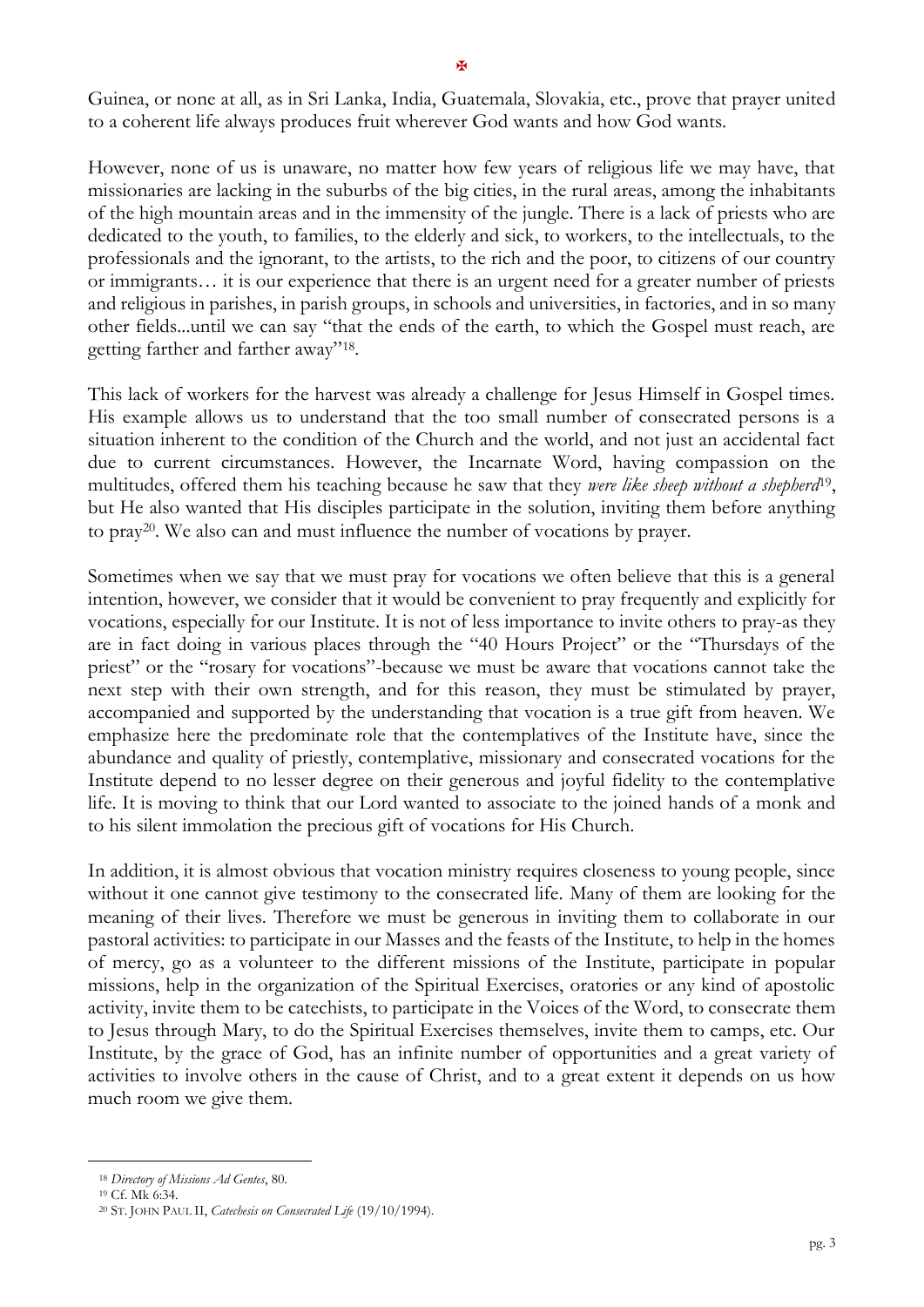It is and has always been an option in our Institute to invite the youth to share in our religious life taking the measures required in each case. Did not Christ say to Andrew and John: *come and see*21? It is important to understand that vocation ministry cannot be limited to occasional and extraordinary initiatives-such as the *Come and See* or the *Open House* that are organized by the houses of formation- but should be one of the constant pastoral concerns of each of the priests of the Institute. We can always - unless the superior decides otherwise - open the doors of our houses to young people, invite them to eat pizza on Fridays with the other members of the community, to go on an outing or a pilgrimage. In short, there are countless occasions.

Far be it from us to be tempted to say "I'm not up to that anymore", "there are already those in the seminary who do apostolate with the youth", "it's not my job because I'm in a house of mercy", "I'm a contemplative", "the young people here are interested in other things", "I'm alone in my parish" or some similar excuse. To those who think like this, we reply with what St. John Paul II said to contemplatives, but consider it also applicable to apostolics: "Young people today are animated by great ideals and, if they see coherent men and women, witnesses to the Gospel, they follow them with enthusiasm. Proposing to today's world to practice the life hidden in Christ means reaffirming the value of humility, poverty and interior freedom. The world, which is thirsty for these virtues, wants to see upright men who practice them with daily heroism, moved by the awareness of loving and serving their brothers and sisters with this witness"22. And this is the responsibility of everyone. Moreover, at some point God brings us all into contact with a young man of solid personality to whom we can explicitly propose the consideration of a priestly vocation. How many of us have entered the Institute because a priest had the courage and insight to enthusiastically propose our vocation to us? We should not be pessimists, resigned or too timid to speak about vocations. This was not the example that we received. Undoubtedly the seed of a vocation is in the heart of many youth and is simply waiting for the favorable occasion to blossom. Our Proper Law says: "To seek vocations is also to propose them: 'with passion and discretion'23"24.

Notice also that our Proper Law affirms that in vocational ministry "the best energies must be invested"25. And when we say *best energies,* we refer to the quality of the time which we dedicate to this ministry, it is essential to be available to young people; to the generosity with which we employ all means - including financial - to seek, support and accompany vocations; to the dedication to study and personal preparation to provide a good formation for young people, in order that we ourselves may know how to discern, etc. Everyone, and especially pastors, must consider vocational ministry as an obligatory dimension of the overall pastoral plan. "In pastoral action *we must never forget* that educating in the faith also means developing the vocational dynamism proper to the Christian life. To be a Christian is, in itself, a vocation, a call: the highest and strongest vocation and the basis of all the specific following within the ecclesial community"26. For this reason, the *Directory of Parishes* says: "Remember that vocations will be the sign of a parish's maturity27, and that vocational work must become a pastoral priority, knowing how to foster them with generosity and letting go of them when they decide to follow Jesus Christ more closely"<sup>28</sup> .

<sup>27</sup> *Directory of Vocations*, 85.

<sup>21</sup> Jn 1:39.

<sup>22</sup> *To the Carthusians in Serra San Bruno, Italy* (5/10/1984).

<sup>23</sup> ST. JOHN PAUL II, *Weekly Meeting with Pilgrims* (16/3/1983); OR (27/3/1983), 2.

<sup>24</sup> Cf. *Directory of Vocations*, 83.

<sup>25</sup> *Directory of the Evangelization of Culture*, 196.

<sup>26</sup> ST. JOHN PAUL II, *Message to the participants of the 1st Latin American Congress on Vocations* (2/2/1994).

<sup>28</sup> *Directory of Parishes*, 104.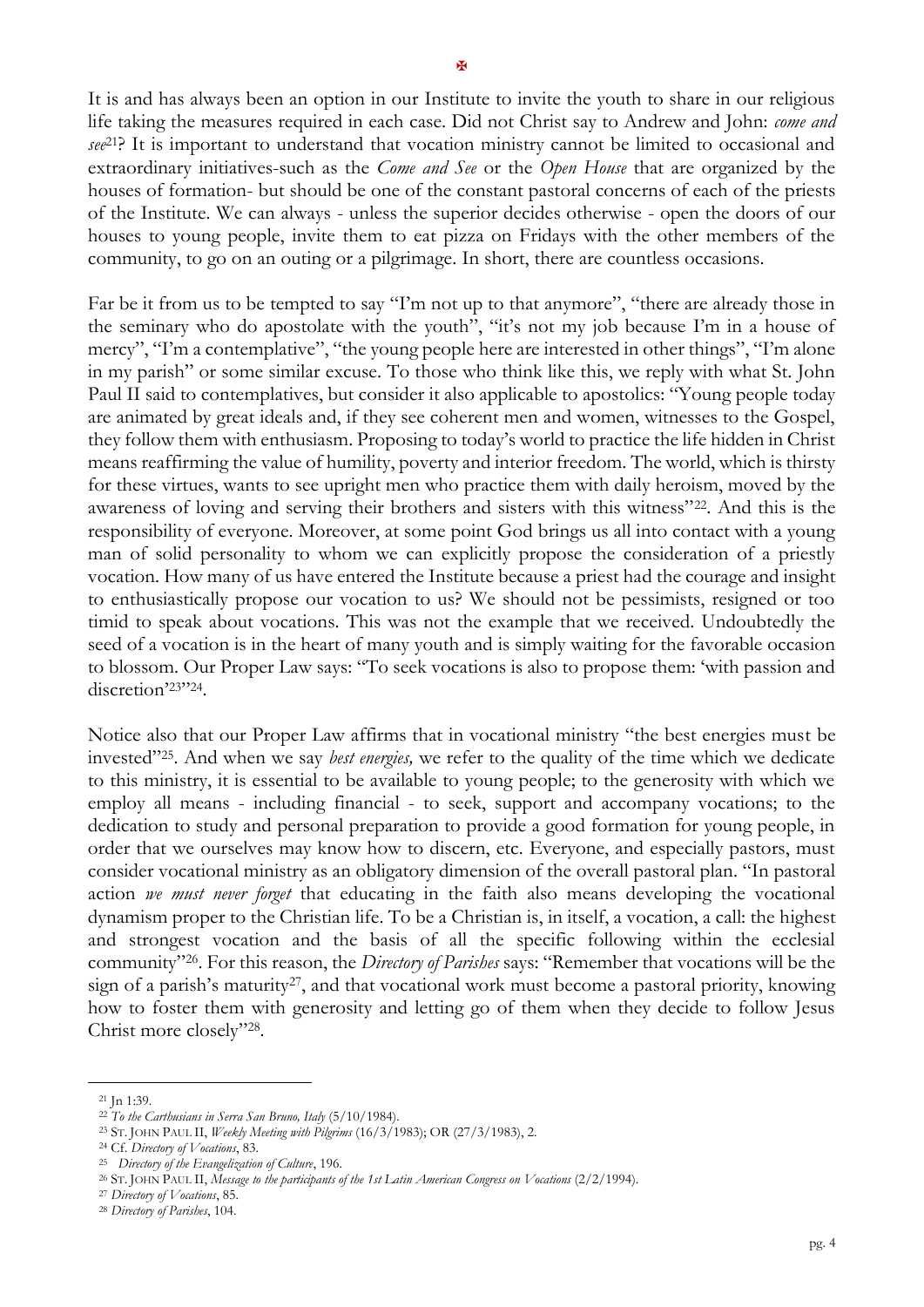In this regard, it seems necessary to us to make special mention of the parish, which always plays a decisive role with regard to priestly and religious vocations. The parish is where the youth concretely live their Christian experience, hear the message of Christ and enter the life of grace, it is also in the parish where they enter in to contact with our priests, brothers, sisters, and seminarians, including on occasion with our monks. In this regard, the importance of the witness and good example of each one of them is evident, as a normal instrument of God's call to a more generous service.

It is imperative to "reactivate an intense pastoral action that, starting from the Christian vocation in general, from an enthusiastic youth ministry, gives the Church the servants it needs"29. In addition to the means already mentioned, in our Institute we have the valuable resource of the *festive oratory*, which should not be lacking in any parish of the IVE. For "the oratory is a budding source of vocations"<sup>30</sup> and most likely "the only form of complete Christian education accessible to large masses of young people"<sup>31</sup> .

Another element of great importance in the promotion of vocations is the *testimony of community life.* Experience has shown us that it is often the example of a religious or a priest that contributes decisively to the realization of a priestly vocation or that to the consecrated life. Similarly, the communal witness of fidelity and joy is an enormous attraction to religious life and is definitely a source of new vocations and a support for perseverance32. In other words, "religious communities can only attract young people through a collective witness of authentic consecration, lived in the joy of personal dedication to Christ and to their brothers and sisters"<sup>33</sup> . How many times have youth approached us simply because of this testimony of joy, because they have seen us give ourselves generously to apostolic work in the missions *ad gentes,* or simply because they met us on a mountain hike or in another community outing. Hence why it is still very important to cultivate joy in the religious community<sup>34</sup>.

Finally, we must emphasize the importance of family ministry as one of the means to promote vocations. This is pointed out by in our Proper Law in several of its documents and it is what we are going to deal with in the second point.

## **2. Family ministry is in itself vocational**

Quoting St. John Paul II, the *Directory of the Third Order* says: "The family, the domestic Church, is the first field where God cultivates vocations. For this reason, it is necessary to understand that a correct and careful family ministry is, by itself, vocational ministry"35. In fact, "From the very beginning of our Institutes, God wanted to bless us with numerous families with a healthy human and Christian formation, from which many vocations to the consecrated life or to the priesthood have sprung"<sup>36</sup>. And while this has been true from the beginning, we have all seen this in the recent priestly ordinations. Therefore, a careful dedication to family ministry, and particularly to

<sup>29</sup> ST. JOHN PAUL II, *Address to the III General Conference of the Latin American Episcopate,* IV, 1b (January 28, 1979).

<sup>30</sup> *Directory of the Oratory*, 7.

<sup>31</sup> *Ibidem*, 6.

<sup>32</sup> Cf. *Directory of Fraternal Life*, 41.

<sup>33</sup> ST. JOHN PAUL II, *Catechesis on Consecrated Life* (19/10/1994).

<sup>34</sup> Cf. *Directory of Fraternal Life*, 41.

<sup>35</sup> 376; *op. cit*. Cf. *Familiaris Consortio,* 55. Cf. ST. JOHN PAUL II, *Message for the XXX World Day of Prayer for Vocations* (26/12/1993).

<sup>36</sup> *Directory of the Third Order*, 376.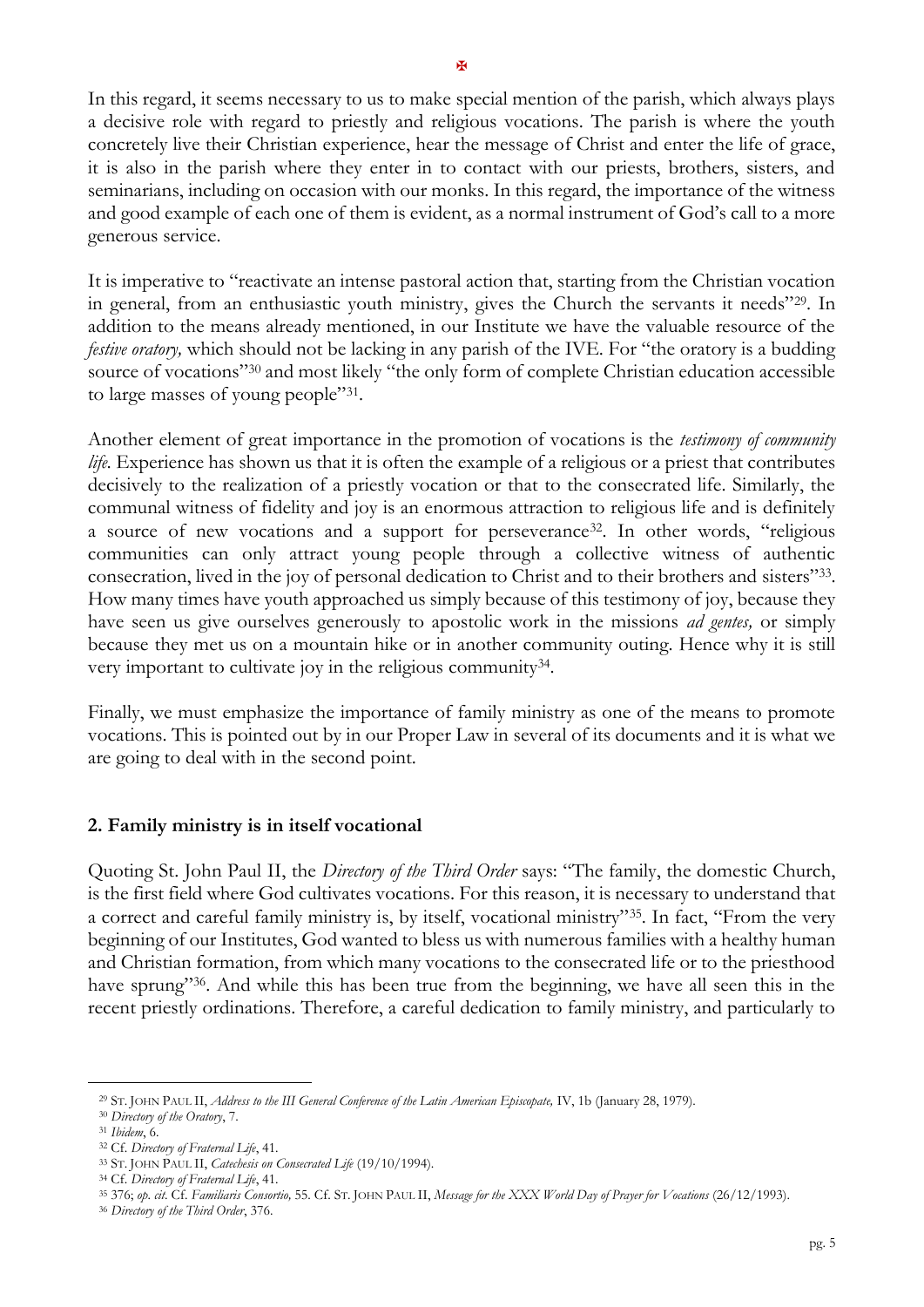the Third Order, ensures the life of our Religious Family by preparing the ground and hearts for the call of the Incarnate Word<sup>37</sup>.

The family is one of the turning points of culture<sup>38</sup> and, therefore, the pastoral care of the family concerns us all, not only those in charge of the Third Order, not only the pastor, not only the priest, not only the specialists<sup>39</sup>, but everyone, because we are all members of this Institute whose primary charism is to "prolong Christ in families"<sup>40</sup> .

Having said this, let us now turn to the close relationship that exists between families and the priestly and religious vocation.

The Spiritual Father of our Religious Family wrote the following in a message for the World Day of Prayer for vocations, "The family, to the extent to which it becomes conscious of this singular vocation [apostolic vocation through the sacrament of matrimony] and measures up to it, becomes a community of sanctification in which one learns to live meekness, justice, mercy, chastity, peace, purity of heart (cf. Eph 4:1-4; *Familiaris consortio,* n. 21). It becomes, in other words, what Saint John Chrysostom called 'the domestic church', that is, a place in which Jesus Christ lives and works for the salvation of men and for the growth of the kingdom of God"<sup>41</sup>.

To help make this happen, and in order that families are truly aided and instructed in the accomplishment of their own duties and that the Christian life is fostered within them, pastoral ministry is necessary. For this reason, among the many different means and opportunities that God offers us to do this apostolate, the Proper Law exhorts us to *visit families* as an occasion to participate in family concerns, to pour upon them the superabundance of Christ through the timely word and to correct them paternally if they deviate from good conduct<sup>42</sup>. It must be recognized that many times God has made use of this contact on our part with families in order to call many priestly and religious vocations. In fact, more than a few members of the Institute themselves considered a vocation or simply approached the Religious Family because of these visits to the families-families from the parish, the Third Order, children from catechism, students from school, those of our benefactors, the youth of the oratory, etc.-. Visits to families continue to be an ever-present apostolate in our Institute that should not be neglected.

"The task of Christian parents", continues St. John Paul II, "is as important as it is sensitive, because they are called to *prepare, cultivate and protect* the vocations which God stirs up in their family. They must, therefore, enrich themselves and their family with spiritual and moral values"43. But if there is no one to dedicate themselves to them, no one to teach them, no one to remind them, how do we expect that tomorrow the vocations that may arise in this family will not be stifled? And do we dare be surprised and even complain if families allow themselves to be dragged into consumerism, hedonism or secularism that disturb and prevent the realization of God's plan if we do not encourage them to do otherwise? If we do not form the parents in generosity toward God when He calls one of their children and even to ask on behalf of the Church the inestimable gift of a vocation for their children, how can we be surprised if vocations to not arise from our parishes, missions, and jurisdictions? It was with great sorrow that John Paul the Great wrote: "How can children, rendered morally orphans, without educators and

<sup>37</sup> *Ibidem*.

<sup>38</sup> Cf. *Constitutions*, 29.

<sup>39</sup> Cf. *Directory of the Evangelization of Culture,* 243.

<sup>40</sup> *Constitutions*, 31.

<sup>41</sup> ST. JOHN PAUL II, *Message for the XXXI World Day of Prayer for Vocations* (24/4/1994).

<sup>42</sup> Cf. *Directory of Parishes,* 106.

<sup>43</sup> ST. JOHN PAUL II, *Message for the XXXI World Day of Prayer for Vocations* (24/4/1994).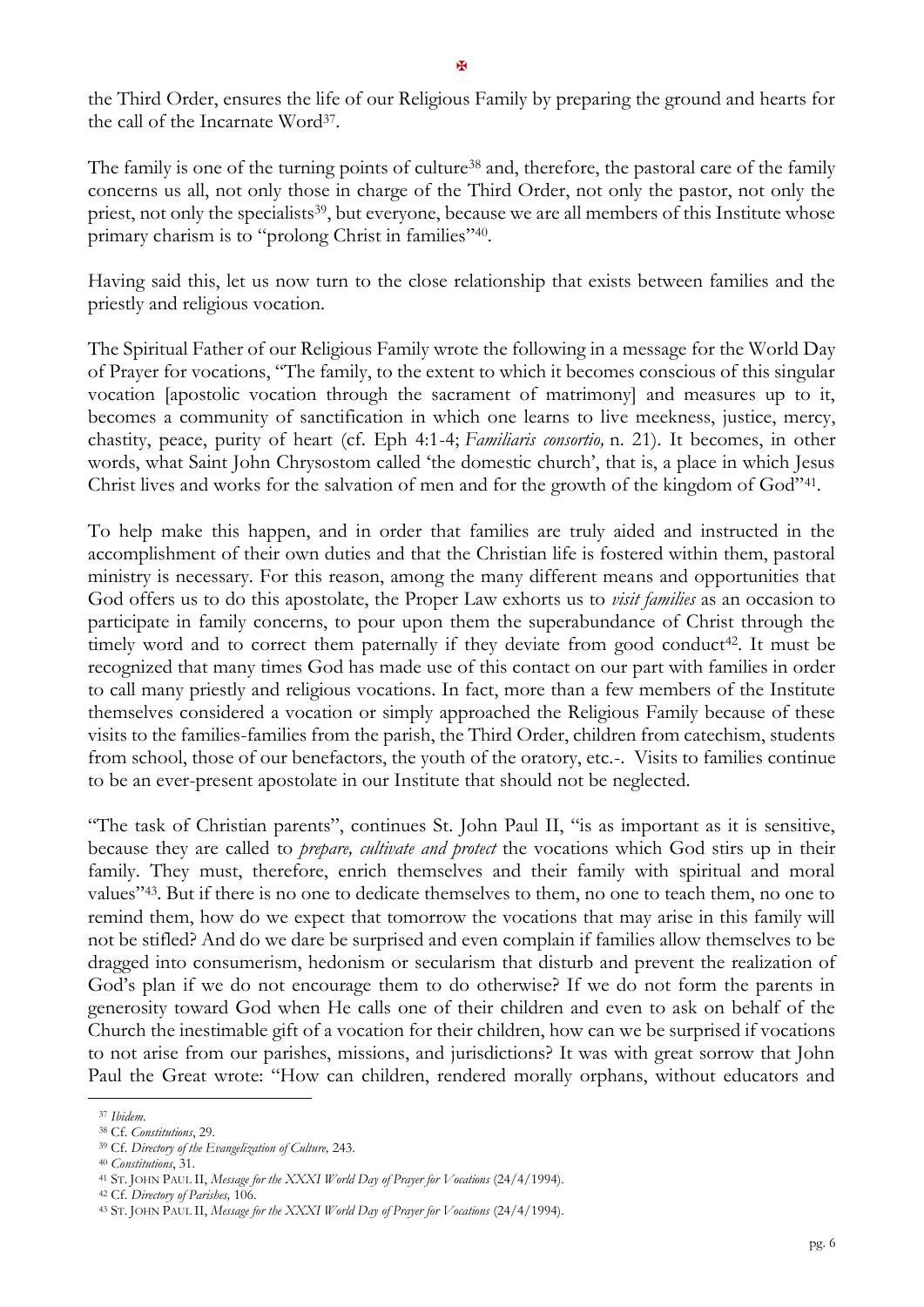without models, grow in their esteem for human and Christian values? How can those seeds of vocations, which the Holy Spirit continues to put into the hearts of the young generations, develop in such a climate?<sup>44"</sup> St. Manuel Gonzalez said: "It is not that there is a lack of vocations, but that there is a lack of Christian homes, which are the furnaces that give warmth, atmosphere and life to the vocations that God gives"45. It is necessary to be aware that families are the privileged place for an authentic vocational growth.

It is for this reason that we say, "Pastoral work for vocations finds its *first and natural* place in the family. Parents, in fact, must know how to accept as a grace the gift that God gives them in calling one of their children to the priesthood or to the consecrated life. Such a grace is asked for in prayer, and it is positively accepted when children are educated to understand the richness and joy of consecrating themselves to God"46. This requires the formation of families in the knowledge of this important aspect of their mission, which makes necessary a pastoral care aimed at helping spouses to know that they are cooperators in the mission of the Church, creating a family climate of faith, charity and prayer that orients the children to be available and to accept God's plan for each one's life. In this sense, it is important for us to be familiar with family problems in order to instruct spouses in their specific responsibilities through the proclamation of the Word of God, so that, well formed in the faith, they may know how to accompany their children, possibly called, to give themselves unreservedly to God. In fact, it is through the apostolate which we do with families that many children have found the support of their parents in order to realize their vocation.

"Parents who welcome the call of a son or daughter to a special consecration for the kingdom of heaven with a sense of gratitude and joy… discover with amazement that the gift of their love is, as it were, multiplied, thanks to the sacred vocation of their children, beyond the limited dimensions of human love"<sup>47</sup>. How many times has it happened to us that the parents of other religious have received us as if we were their own children, how many times have they themselves told us that with the entrance of their son to the seminary or their daughter to the convent that "their family has grown" …and how beautiful that this is so! From this also follows the important duty of gratitude and exquisite charity that we owe not only to our parents but also to the parents of other religious, especially to those who do not see their children as often, who are older, who are going through various hardships and who belong to our parishes, our jurisdictions, etc.

## **3. Mother of the Lord and our Mother**

An example that illustrates the priestly attitude in vocation ministry is given to us by St. Luigi Orione. He himself puts it in writing in a letter he wrote from Tortona to a married couple, friends and benefactors of his, during the vigil of the liturgical feast of the Assumption in 1927. He writes about this Marian feast with great tenderness and subtlety:

"Just thinking of Our Lady, the sweet Mother of God and ours, calms the spirit, the mind is serene, speaking of Our Lady spreads joy, it is like a wave of the softest spiritual peace and

<sup>44</sup> *Ibidem*.

<sup>45</sup> *Collected works*, What a Priest can do Today, [1833].

<sup>46</sup> *Ibidem.*

<sup>47</sup> ST. JOHN PAUL II, *Message for the XXXI World Day of Prayer for Vocations* (24/4/1994).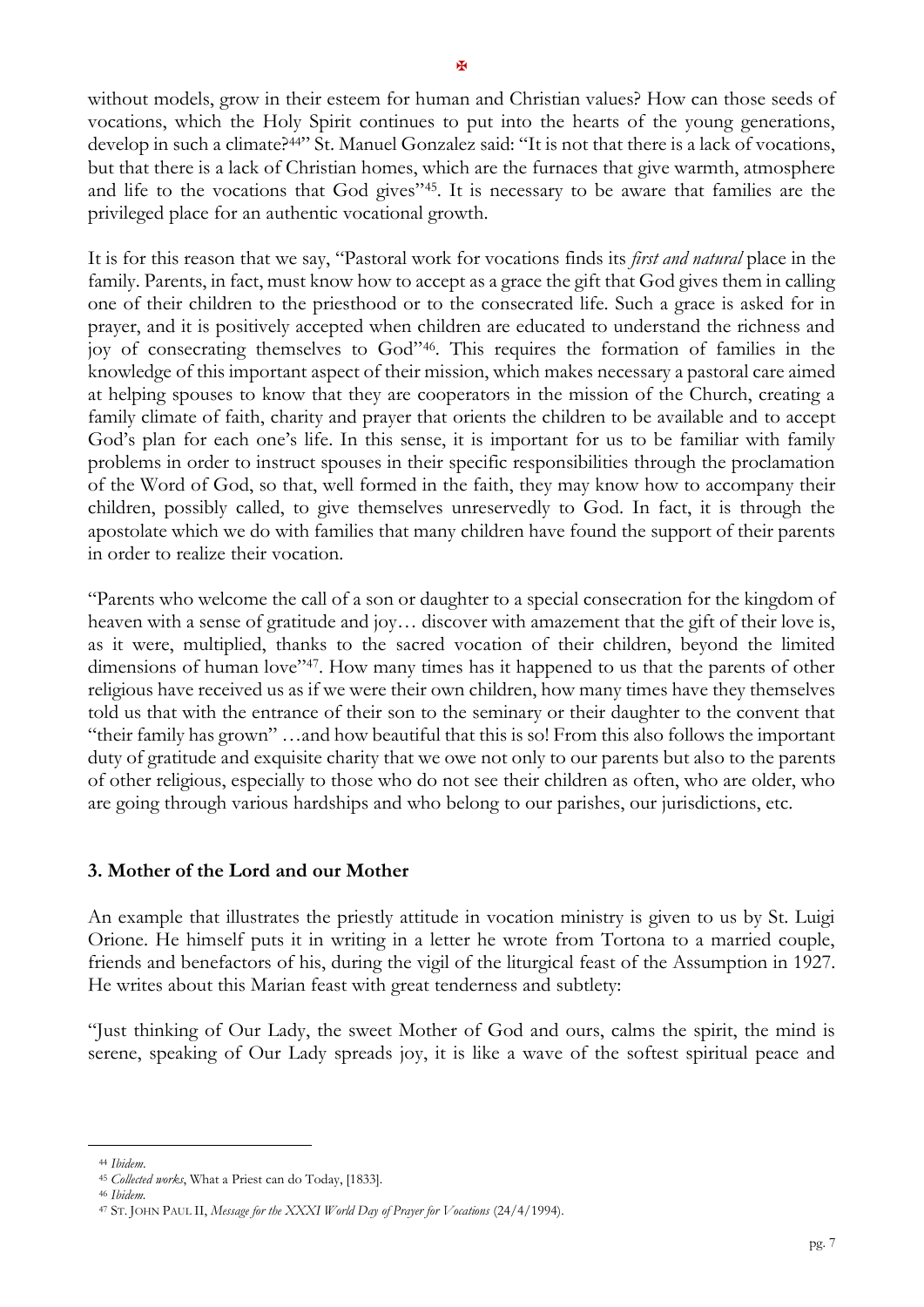invoking her restores my courage and gives me life, the highest life!"48. Then he adds with great insight: "*Blessed are the parents who offer their children into the hands of the Mother of the Lord*" 49 .

The Saint continues to give announcements concerning new vocations of religious and future priests: "Tomorrow morning, at 5:30, I will sing the Holy Mass in the humble little house of St. Bernard and afterwards I will give the habit of the Perpetual Adorers of the Blessed Sacrament to four blind women who have been with us for years.

I will then leave to Villa Moffa near Bra, in order to give the religious habit to some youth tomorrow in the afternoon.

In a few months, Reg. Adriano Callegari will enter. The hand of God will make a good fabric out of him"<sup>50</sup> .

He then naturally and boldly asks the question: "And you, will you not give me one of your children? I will not keep him for myself, I will give him straight away to the Virgin, and he will be the consolation, glory, and blessing for your family"<sup>51</sup>.

Devotion entrusted to Our Lady, the promotion of vocations and the courage to propose it, things of which St. Luigi Orione gives us the example, should be corollaries of our vocational ministry.

The tender and trusting devotion to the Most Holy Virgin is truly a stronghold and incentive in our priestly ministry especially when it comes to attracting vocations. And it has been this way since the beginnings. Our Founder would say: "I am convinced and I attribute to the intercession of the Virgin of Lujan the vocations that God gives us".

Regarding the role of the Blessed Virgin Mary in awaking, drawing, accompanying, and sustaining the vocations of special consecration I would like to point out a few elements.

For being "essentially missionary and Marian"<sup>52</sup> and for our particular way of living our consecration to Christ through our consecration of slavery to Mary Most Holy, Our Institute has a special quality in its devotion to the Virgin which conquers many souls. Many of our religious became interested in the Institute precisely because of our profound Marian devotion, others the Virgin herself brought to us on the occasion of some Marian feast or during a visit to a Marian shrine, while others came to us through participation in groups of consecration to the Virgin, etc. By this we mean that the Marian imprint with which we must live and carry out our apostolate is undoubtedly something that we cannot fail to take into account when it comes to vocation ministry. The maternal presence of Mary should be present in the awakening and guiding of the vocations which God has destined for our Institute.

We read in the Apostolic Exhortation *Vita Consecrata:* "It is in the contemplation of the Crucified Christ that all vocations find their inspiration; From this contemplation…all gifts, and in particular the gift of the consecrated life, take their origin"53. However, the Mother is at the foot

<sup>48</sup> SAINT LOUIS ORIONE, *As a true friend - Letters written in confidence*, p. 26.

<sup>49</sup> *Ibidem*.

<sup>50</sup> *Ibidem*.

<sup>51</sup> *Ibidem.*

<sup>52</sup> *Constitutions*, 31.

<sup>53</sup> 23.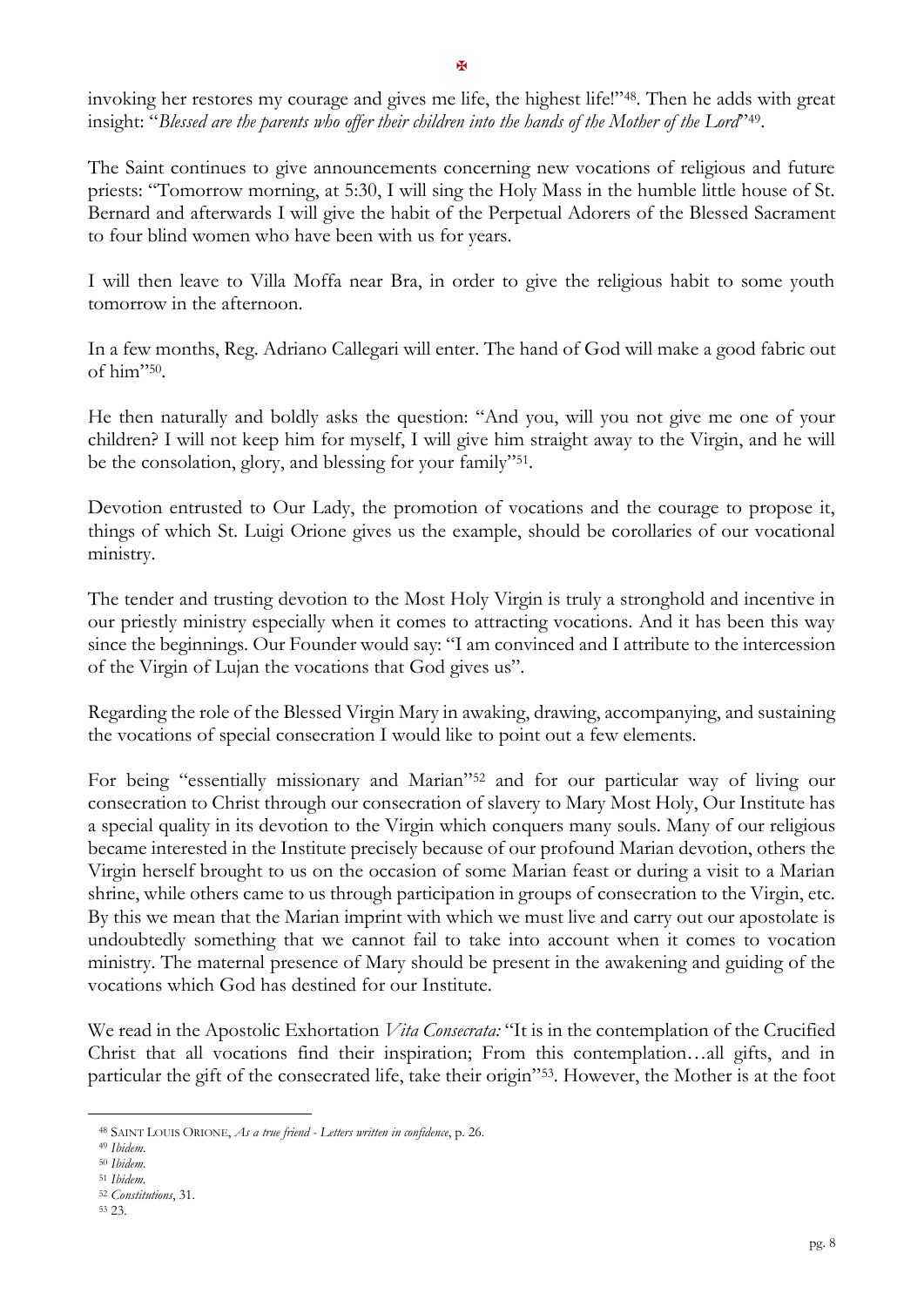of the Cross. It is she who points out to souls the shortest and easiest way to give oneself to Christ. For this reason, all vocational apostolate is also essentially Marian.

On the other hand, the recourse entrusted in prayer to the Mother of God, who reserves nothing for herself and takes care of us with great concern, will always provide for the needs of the family and will send abundant vocations to our Institute in a timely manner, as in fact she has already been doing, if we remain intimately united with her. Moreover, if in our priestly ministry, after having guided a vocation towards God, we desire it to persevere, St. Alphonsus Liguori recommends: "Let there be an irrevocable daily visit to the Blessed Sacrament and to Mary Most Holy" 54 .

If at the same time these vocations are faithfully Marian, the Virgin will make of them "great saints…for it is only that singular and miraculous Virgin who can produce, in union with the Holy Ghost, singular and extraordinary things"<sup>55</sup> .

Finally, if devotion to Our Lady is "energetically" promoted among Christian families, defined as the first seminary and irreplaceable reservoir of vocations<sup>56</sup>, it will favor the acceptance of the Lord's call among their sons and daughters, their generous response and their joyful perseverance and, on the part of their parents, a generous acceptance of God's will.

We are convinced that the ever-increasing number of vocations which God has been pleased to bestow on us in these last years are a special proof of the maternal and ever solicitous presence of the Virgin of Lujan in the history of the Institute. And to her we must always cling.

\* \* \* \* \*

Before concluding, a word of sincere appreciation to all the parents - living and deceased - of our religious for their generous dedication and unparalleled contribution to the cause of Christ. As St. John Paul II said: "The cultivation of the missionary vocation in their sons and daughters will be on the part of the parents the best collaboration to the divine call"<sup>57</sup>. "Always be spiritually proud that the Lord has called one of your family to follow Him closely. But continue to accompany your family member every day with prayer, so that their commitment to consecration may always be persevering and fervent"58. Know that the support you give us through prayer, understanding, help and love is of incalculable worth for our missionaries.

To conclude, we would like to include an excerpt from the book *A Pastoral Dream* by St. Manuel Gonzalez regarding the topic we have been discussing. The saint says:

"Ordinarily when one speaks of this point [vocations], all eyes are fixed on the parish priest and it is agreed by all how much he can foster vocations by his constant vigilance and zealous work of selection, education and preservation of those who can be or are already seminarians.

This is certainly true. But it is no less true that the secret of the efficacy of the parish priest's action should not be a secret that belongs exclusively to him, but to *all* priests.

<sup>54</sup> *Directory of Vocations*, 65.

<sup>55</sup> Cf. SAINT LOUIS MARIE GRIGNION DE MONTFORT, *True Devotion to Mary*, [35].

<sup>56</sup> Cf. *Optatam Totius*, 2.

<sup>57</sup> ST. JOHN PAUL II, *To the future missionaries at Javier* (6/11/1982).

<sup>58</sup> ST. JOHN PAUL II, *To priests and consecrated persons in Prato, Italy* (19/3/1986).